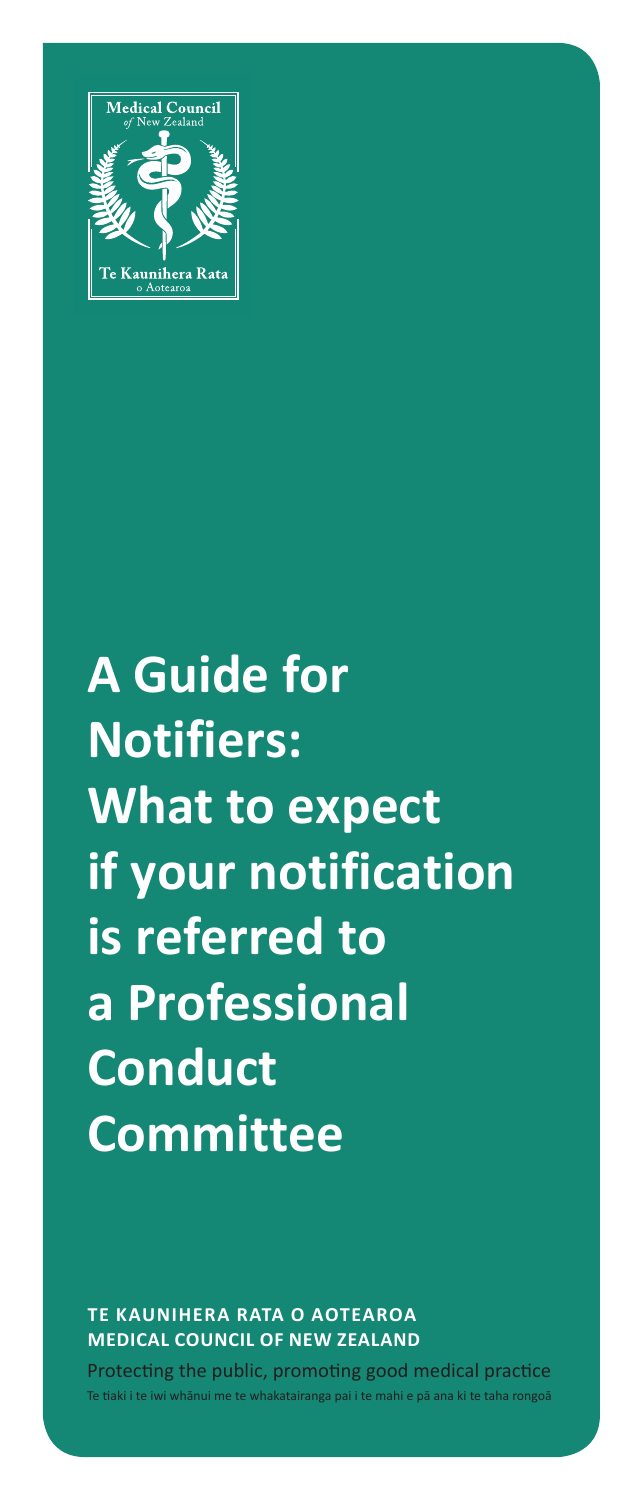This pamphlet explains the role of a Professional Conduct Committee **(PCC)** and what to expect if your notification about a doctor is referred to a PCC.

Under the Health Practitioners Competence Assurance Act 2003 **(HPCAA)**, the role of the Medical Council of New Zealand **(Medical Council)** is to protect the health and safety of the public by providing for mechanisms to ensure that doctors are competent and fit to practise.

The Medical Council has various powers to address concerns about doctors. The Medical Council can decide to refer any matter to a PCC if it has concerns about the conduct or safety of the doctor's practice. $1$  A conviction against a doctor for an offence that is punishable by three months' imprisonment or longer, or one of the offences listed under section 67(b) of the HPCAA, must automatically be referred to a  $PCC<sup>2</sup>$ 

#### **What is a PCC?**

The HPCAA requires the Medical Council to appoint a PCC that consists of three people – two doctors and one layperson – to investigate concern(s) about the appropriateness of a doctor's conduct or the safety of the doctor's practice.<sup>3</sup>

 $1$  HPCAA, s68(3)

<sup>&</sup>lt;sup>2</sup> HPCAA, s68

<sup>&</sup>lt;sup>3</sup> HPCAA, s71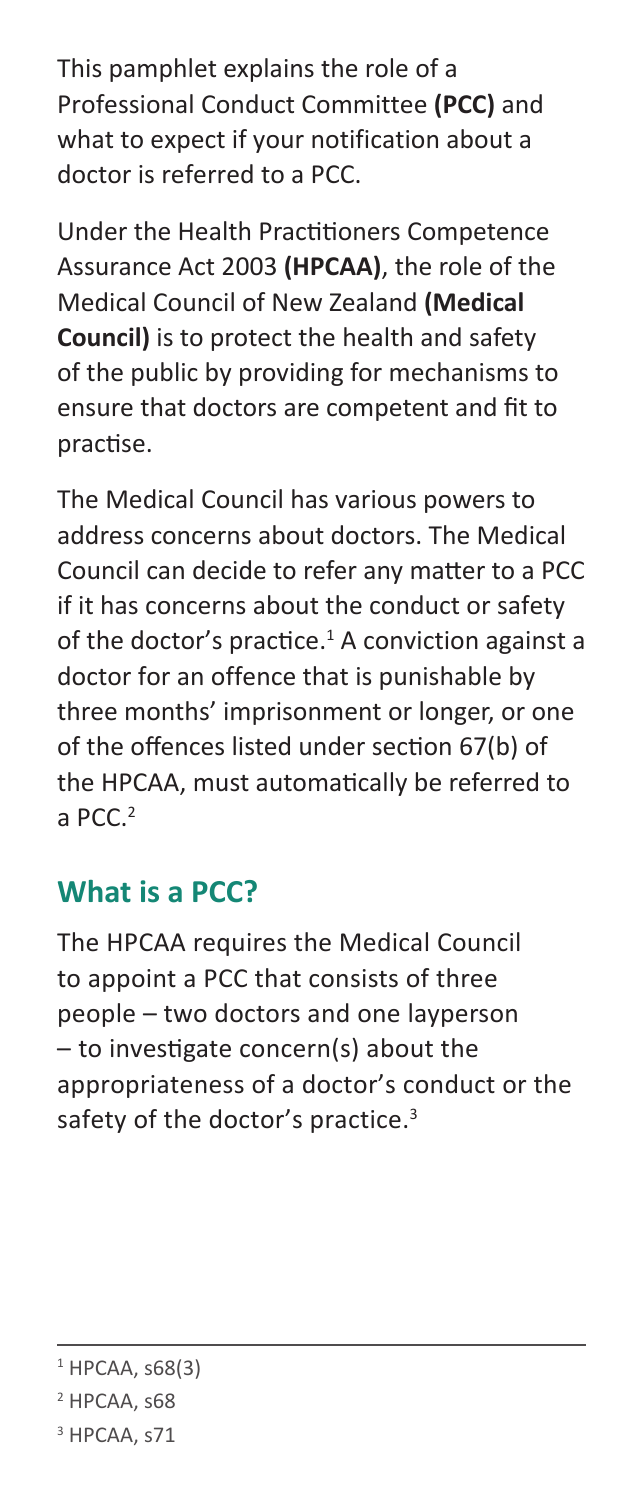#### **Who sits on a PCC?**

The PCC is appointed by the Medical Council, but it is independent and runs its own investigation process.<sup>4</sup> PCC members are selected from a pool of people approved and trained by the Medical Council. The Medical Council appoints one PCC member as convenor of the PCC, and that person facilitates the PCC process.

# **What will the investigation involve?**

The PCC must apply the rules of natural justice in everything it does. That means that the PCC's process must be fair and transparent.

The PCC may hear evidence in person or receive written statements from people, including you, the doctor concerned, the doctor's employer, the doctor's colleagues, and an expert adviser. 5 The PCC will contact other people it identifies as relevant to its investigation.

The PCC may appoint a legal adviser, approved by the Medical Council, to advise it on matters of law, procedure, or evidence.<sup>6</sup>

Within 14 working days of completing its investigation, the PCC must make a determination and/or recommendation about what further action, if any, is necessary. The PCC will provide you with its decision.<sup>7</sup>

- 4 HPCAA, s72
- 5 HPCAA, s76
- 6 HPCAA, s73
- 7 HPCAA, s80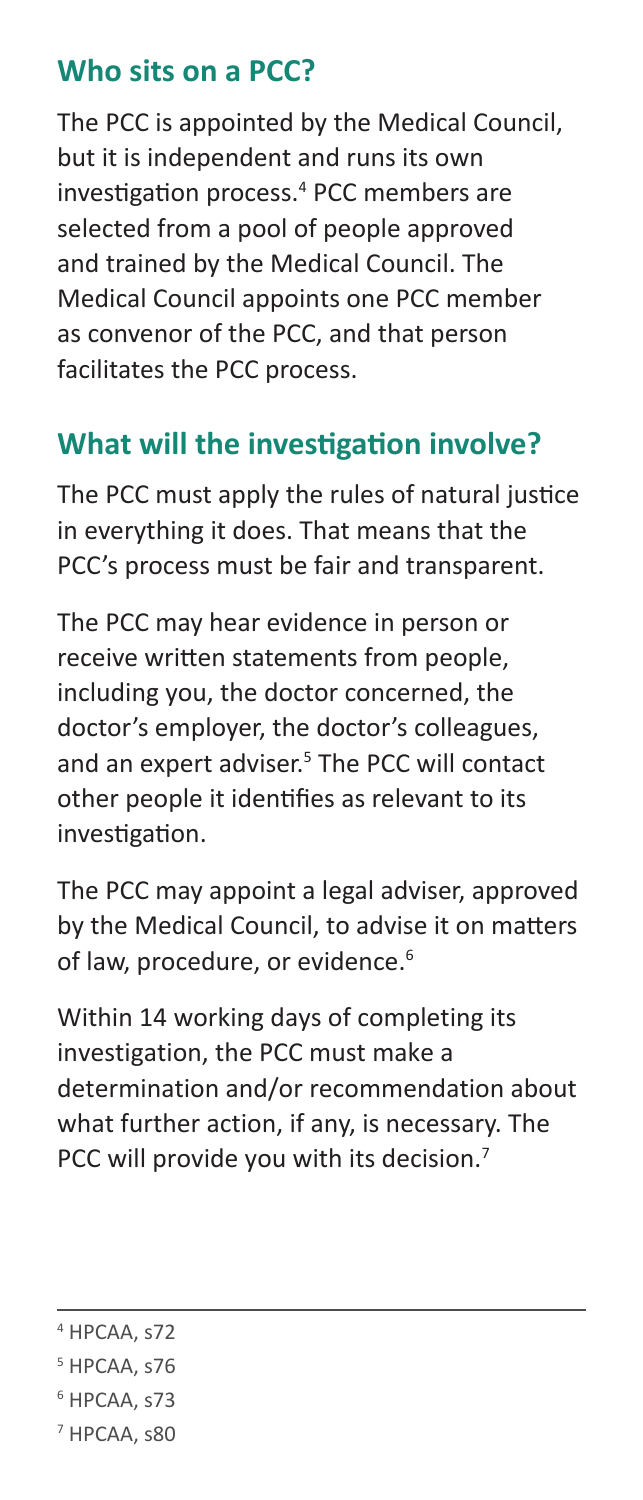# **Will you get a chance to comment?**

As the person who has raised a concern or made a notification, you will be invited to provide the PCC with any additional comments/submissions and to attend a meeting with the PCC.

# **Can you bring a support person to meetings with the PCC?**

You may bring a support person of your choice with you to any meetings you have with the PCC. Your support person might be a family member, a friend, or an advocate.

Making a notification and participating in this process can be stressful. You may wish to seek support from a counsellor or another doctor.

### **What are the possible outcomes of the process?**

The PCC may recommend that the Medical Council:

- **T** reviews the doctor's competence:
- reviews the doctor's scope of practice;
- reviews the doctor's fitness to practise medicine;
- refers the subject matter of the investigation to the police; and/or
- counsels the doctor.

The PCC may also, or alternatively, make one of the following determinations:

Take no further steps.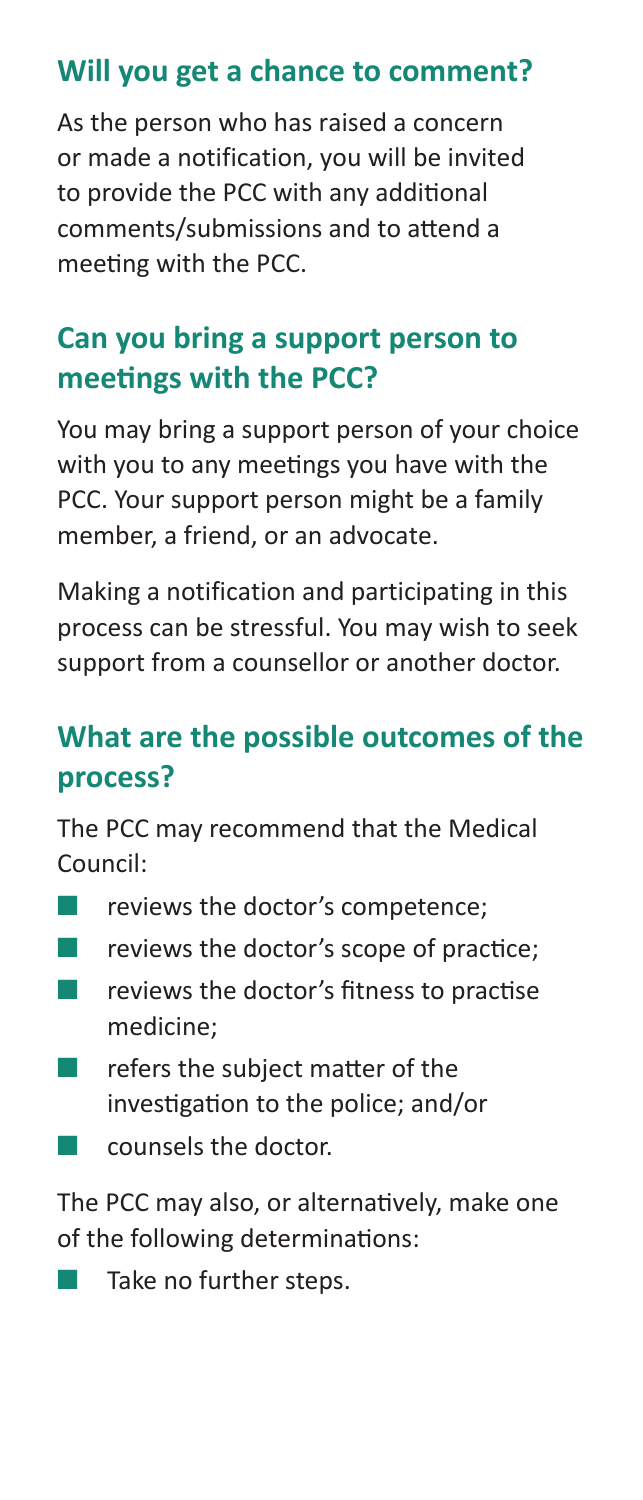Bring a charge against the doctor before the Health Practitioners Disciplinary Tribunal **(HPDT)**. The PCC will draft the charge and present it to the HPDT in writing. Information about the role of the HPDT and its processes is available at [www.hpdt.org.nz.](http://www.hpdt.org.nz)

- Refer the notification to an independent conciliator to help resolve it by agreement. If the notification is not successfully resolved, the PCC must promptly decide whether to:
	- Bring a charge against the doctor before the HPDT.
	- Make any recommendations to the Medical Council.
	- Take no further action in relation to the notification.

# **How long will the PCC need to make a decision?**

A PCC aims to complete any investigation within 8 to 12 months from the date the PCC is established (not the date when the notification is received), depending on the nature and complexity of the case.

The PCC will keep you updated about its progress every 6 – 8 weeks, and will let you know the outcome within 14 working days after the investigation is concluded.

#### **How will you find out the outcome?**

The PCC will write to you, the doctor, and the Medical Council's registrar with its decision. The Medical Council must then consider any recommendation/s and any action that may be appropriate.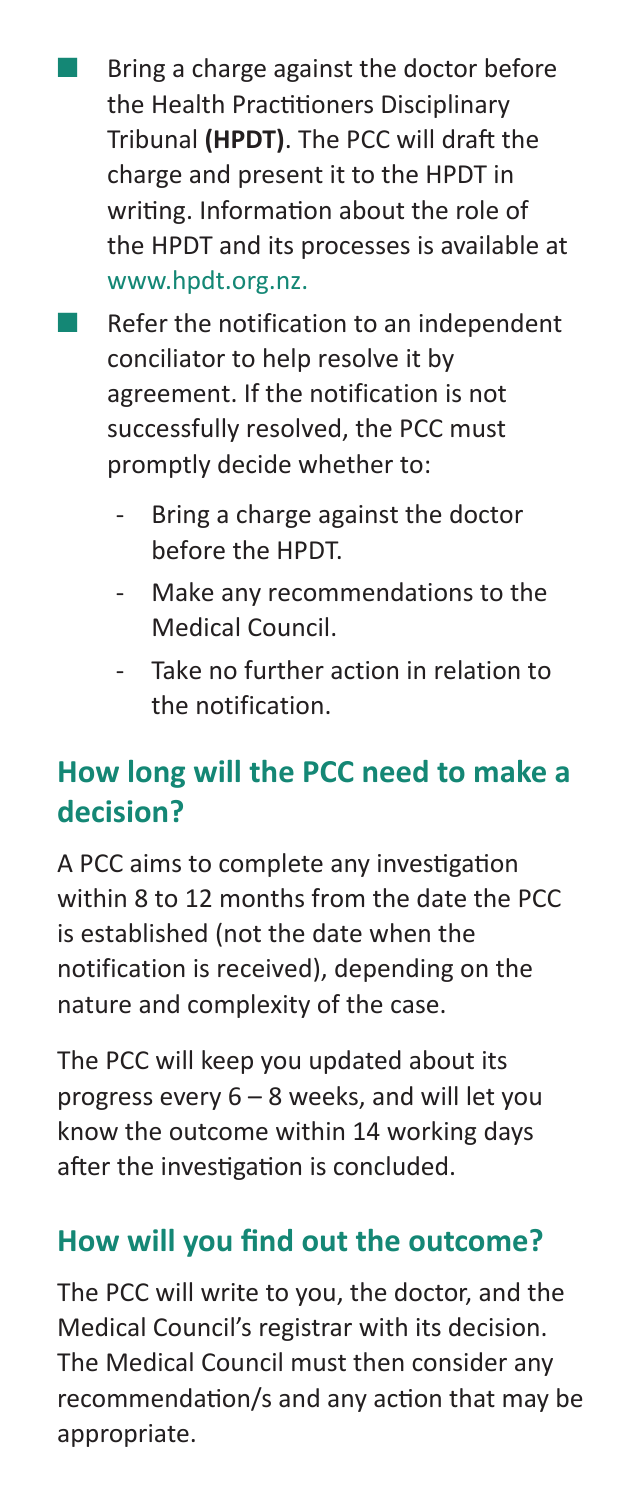#### **Can you appeal the outcome of a PCC?**

No. The decisions and recommendations of the PCC are final and cannot be appealed.

# **Can you appeal a decision of the Health Practitioners Disciplinary Tribunal?**

No, as the notifier, you cannot appeal a decision of the Tribunal. The PCC and the doctor concerned are the only parties that may appeal an HPDT decision.

If the PCC wishes to appeal the HPDT decision, it will consult you before a final decision is made on lodging an appeal. You may be required to participate in the appeal process.

# **Will you incur any costs participating in the PCC process?**

The Medical Council pays the costs of a PCC. The Medical Council will also pay your travel costs if the PCC asks you to attend a meeting.

#### **For more information**

If you have further questions about the PCC process in general, please contact the Medical Council on 0800 286 801. Alternatively, if you have questions about a PCC that is already investigating a notification you have made, please contact the PCC convenor directly.